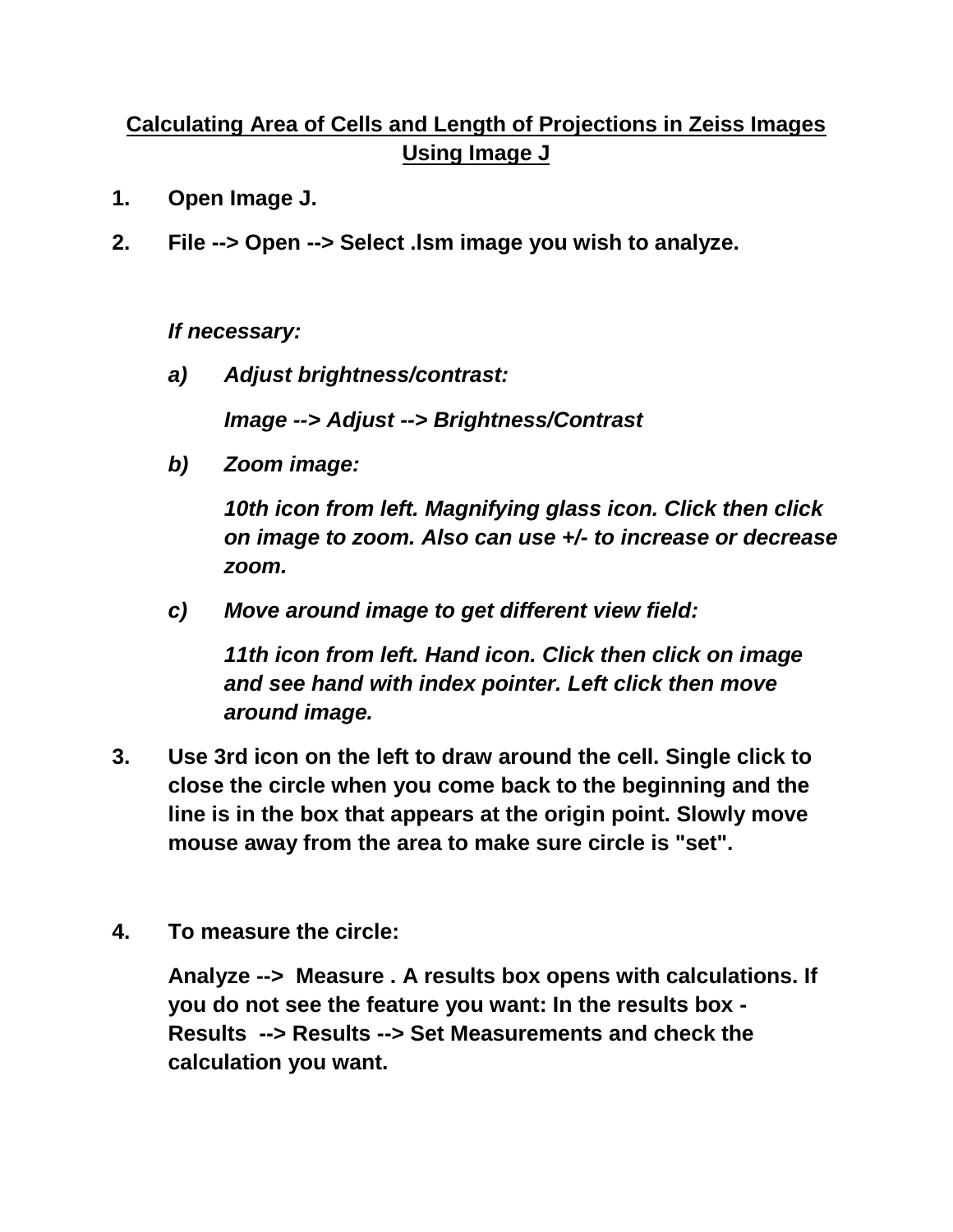**To move on to another measurement:**

**5. Edit --> Draw --> Yes . You will have to select yes only if your image is a Z stack. Single stack or maximum projection images will just need Edit --> Draw. Line will not change to solid and different color line until you go to draw the next feature. This will save your drawing features.**

**You can also add text to label the cell:**

**9th icon from left, the "A" text box. Click then click on image to create text box and type in text. Remember to do the** 

**Edit --> Draw step to save the text to the image.**

**6. To measure the projections:**

**5th Icon from left. Right click to select straight or segmented line depending on how straight your projections are. Draw a line along your projection. Double click left click to save line.** 

**Repeat steps 4 to 6**

**Repeat until finished with the cell.**

**7. To create a line break in the Results to separate cell data:**

**7th icon from left, circle with lines out of it. Click then click on image. Best to click inside cell you just finished.** 

**Do Step 4 and Step 5. Data creates a break to indicate different cell will follow. By selecting the area that is the cell this will give you coordinate in results that could be useful in tracking where your data came from in the image.**